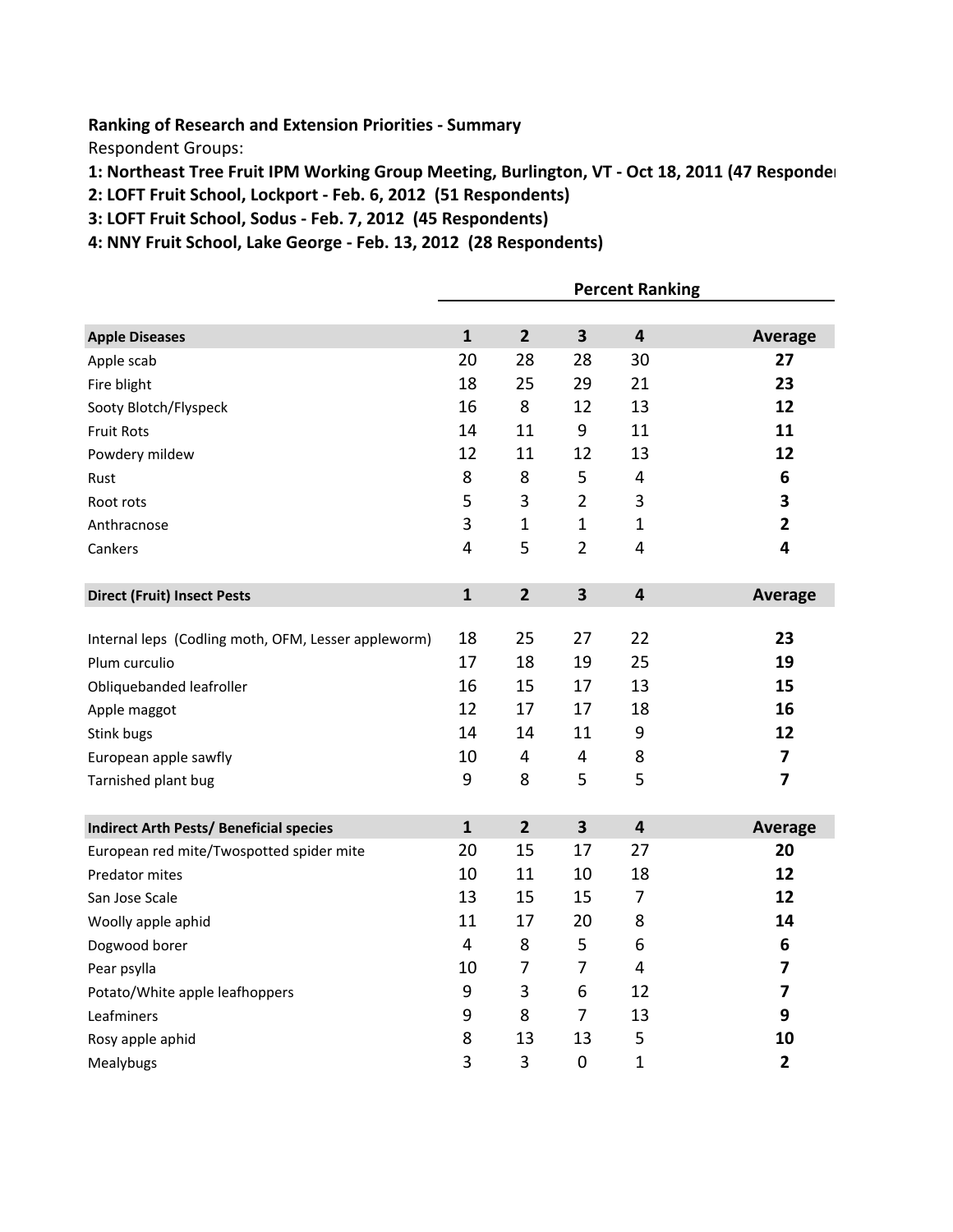| <b>Ground cover management</b>                    | $\mathbf{1}$   | $\overline{2}$ | 3                       | 4                       | <b>Average</b>          |
|---------------------------------------------------|----------------|----------------|-------------------------|-------------------------|-------------------------|
| Alternatives to herbicides, mulching, cultivation | 17             | 10             | 8                       | 14                      | 12                      |
| Perennial weed management                         | 14             | 19             | 19                      | 16                      | 17                      |
| Use of new herbicides                             | 13             | 21             | 22                      | 16                      | 18                      |
| Herbicide resistance                              | 12             | 13             | 12                      | 10                      | 12                      |
| Timing of control methods                         | 10             | 16             | 16                      | 14                      | 14                      |
| Winter injury, etc. from glyphosate               | 10             | 7              | 10                      | 10                      | 9                       |
| Weed biology                                      | 9              | 4              | 4                       | 3                       | 5                       |
| Best use of old herbicides                        | 9              | 6              | 6                       | 9                       | 7                       |
| Nutrient competition                              | 5              | 3              | 3                       | 7                       | 5                       |
|                                                   |                |                |                         |                         |                         |
| <b>Vertebrate Pests</b>                           | $\mathbf{1}$   | $\overline{2}$ | $\overline{\mathbf{3}}$ | $\overline{\mathbf{4}}$ | <b>Average</b>          |
| Voles                                             | 27             | 21             | 25                      | 27                      | 25                      |
| Deer                                              | 26             | 30             | 30                      | 25                      | 28                      |
| <b>Birds</b>                                      | 23             | 17             | 17                      | 21                      | 19                      |
| Rabbits                                           | 7              | 12             | 9                       | 10                      | 10                      |
| Goundhogs                                         | 6              | 11             | 9                       | 6                       | 8                       |
| Turkeys                                           | 4              | 3              | 5                       | 9                       | 5                       |
| Canada geese                                      | 4              | 3              | $\overline{2}$          | $\mathbf 0$             | 2                       |
| <b>Beavers</b>                                    | $\overline{2}$ | 3              | 3                       | $\overline{2}$          | $\overline{\mathbf{2}}$ |
| Postharvest issues                                | $\mathbf{1}$   | $\overline{2}$ | $\overline{\mathbf{3}}$ | 4                       | <b>Average</b>          |
| Post harvest decay management                     | 26             | 25             | 31                      | 26                      | 27                      |
| <b>Bin sanitation</b>                             | 19             | 17             | 13                      | 13                      | 16                      |
| Post harvest drench alternatives                  | 19             | 16             | 11                      | 19                      | 16                      |
| Packing line sanitation                           | 15             | 7              | 11                      | 8                       | 10                      |
| GAPS                                              | 14             | 23             | 24                      | 17                      | 20                      |
| Scald                                             | 7              | 12             | 10                      | 17                      | 11                      |
| <b>Application technology issues</b>              | $\mathbf{1}$   | $\overline{2}$ | 3                       | 4                       | <b>Average</b>          |
| Spray coverage vs. control                        | 19             | 25             | 26                      | 28                      | 25                      |
| Calibration                                       | 17             | 15             | 20                      | 16                      | 17                      |
| Drift management                                  | 17             | 14             | 14                      | 14                      | 15                      |
| Canopy spray issues                               | 14             | 12             | 11                      | 15                      | 13                      |
| Adjuvants                                         | 12             | 9              | 11                      | 11                      | 11                      |
| Single sided spray in high density                | 9              | 11             | 9                       | 8                       | 9                       |
| Fixed spraying systems                            | 7              | 6              | 4                       | $\overline{2}$          | 5                       |
| Herbicide shields                                 | 5              | 7              | 6                       | 5                       | 6                       |
|                                                   |                |                |                         |                         |                         |
| <b>General IPM issues</b>                         | $\mathbf{1}$   | $\overline{2}$ | $\overline{\mathbf{3}}$ | $\overline{\mathbf{4}}$ | <b>Average</b>          |
| Pesticide resistance                              | 20             | 24             | 28                      | 25                      | 24                      |
| Invasive/exotic species                           | 18             | 13             | 13                      | 14                      | 14                      |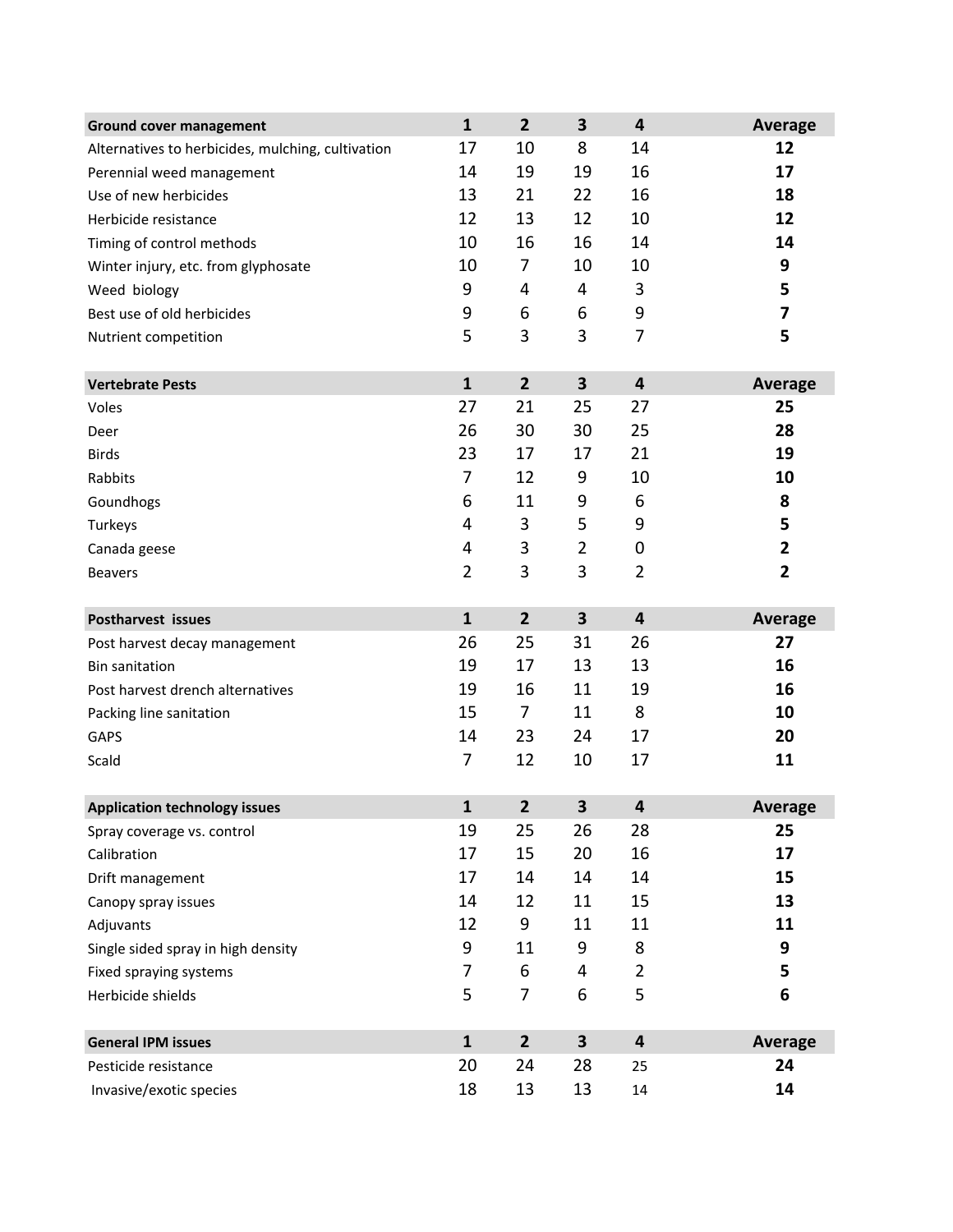| Weather/ information delivery systems           | 14           | 14             | 13                      | 9                       | 12             |
|-------------------------------------------------|--------------|----------------|-------------------------|-------------------------|----------------|
| Cost reduction                                  | 10           | 17             | 17                      | 15                      | 15             |
| Pheromone technology                            | 10           | 10             | 10                      | 12                      | 10             |
| Organic production                              | 9            | 4              | $\overline{2}$          | 5                       | 5              |
| OP/carbamate replacements                       | 9            | 10             | 7                       | 11                      | 9              |
| IFP certification                               | 6            | 0              | 2                       | $\overline{2}$          | 3              |
| Abandoned orchard impact                        | 5            | 6              | 5                       | 5                       | 5              |
| Groundwater monitoring                          | $\mathbf{1}$ | 3              | 3                       | 3                       | 2              |
| Pest management education issues                | $\mathbf{1}$ | $\overline{2}$ | $\overline{\mathbf{3}}$ | 4                       | <b>Average</b> |
| Workshops for advisors/growers                  | 18           | 19             | 21                      | 23                      | 20             |
| Orchard demos                                   | 16           | 21             | 19                      | 17                      | 18             |
| Web-based delivery methods                      | 15           | 7              | 7                       | 12                      | 10             |
| Pesticide applicator workshops                  | 11           | 16             | 17                      | 14                      | 15             |
| Consumer education                              | 10           | 9              | 9                       | 9                       | 9              |
| Pesticide safety programs                       | 8            | 11             | 6                       | 8                       | 8              |
| Smart phone apps                                | 8            | 6              | 5                       | 4                       | 6              |
| Education for policy makers                     | 8            | 8              | 13                      | 9                       | 9              |
| <b>Biocontrol demos</b>                         | 7            | 3              | 3                       | 4                       | 4              |
| <b>Regulatory issues</b>                        | $\mathbf{1}$ | $\overline{2}$ | 3                       | $\overline{\mathbf{4}}$ | <b>Average</b> |
| Pesticide registration procedures/restrictions  | 17           | 22             | 25                      | 20                      | 21             |
| Production standards for imports/exports (MRLs) | 16           | 14             | 11                      | 11                      | 13             |
| <b>Clarification of labels</b>                  | 15           | 10             | 9                       | 14                      | 12             |
| Harmonization of labels                         | 11           | 7              | 9                       | 5                       | 8              |
| Right-to-farm/drift issues                      | 8            | 17             | 16                      | 19                      | 15             |
| Surface water regulations                       | 8            | 4              | 7                       | 9                       | 7              |
| Invasive species                                | 8            | 12             | 9                       | 11                      | 10             |
| Use of "Generally Regarded As Safe" products    | 7            | 3              | 5                       | 5                       | 5              |
| Smaller package sizes                           | 7            | 3              | $\overline{2}$          | 3                       | 3              |
| Updates on WPS                                  | 5            | 8              | $\overline{7}$          | $\overline{2}$          | 5              |
| <b>Cherry diseases</b>                          | $\mathbf{1}$ | $\overline{2}$ | $\overline{\mathbf{3}}$ | $\overline{\mathbf{4}}$ | <b>Average</b> |
| Brown rot                                       | 20           | 28             | 29                      | 21                      | 24             |
| <b>Bacterial canker</b>                         | 16           | 18             | 16                      | 13                      | 15             |
| Leaf spot                                       | 12           | 11             | 11                      | 16                      | 13             |
| X-disease                                       | 11           | $\overline{2}$ | $\mathbf{1}$            | 0                       | 3              |
| Fruit cracking                                  | 11           | 16             | 17                      | 13                      | 14             |
| <b>Black knot</b>                               | 10           | 7              | 9                       | 7                       | 8              |
| Viruses                                         | 10           | 6              | 6                       | 13                      | 9              |
| Phytophthora                                    | 7            | 3              | 4                       | 3                       | 4              |
| Powdery mildew                                  | 4            | 9              | 6                       | 15                      | 9              |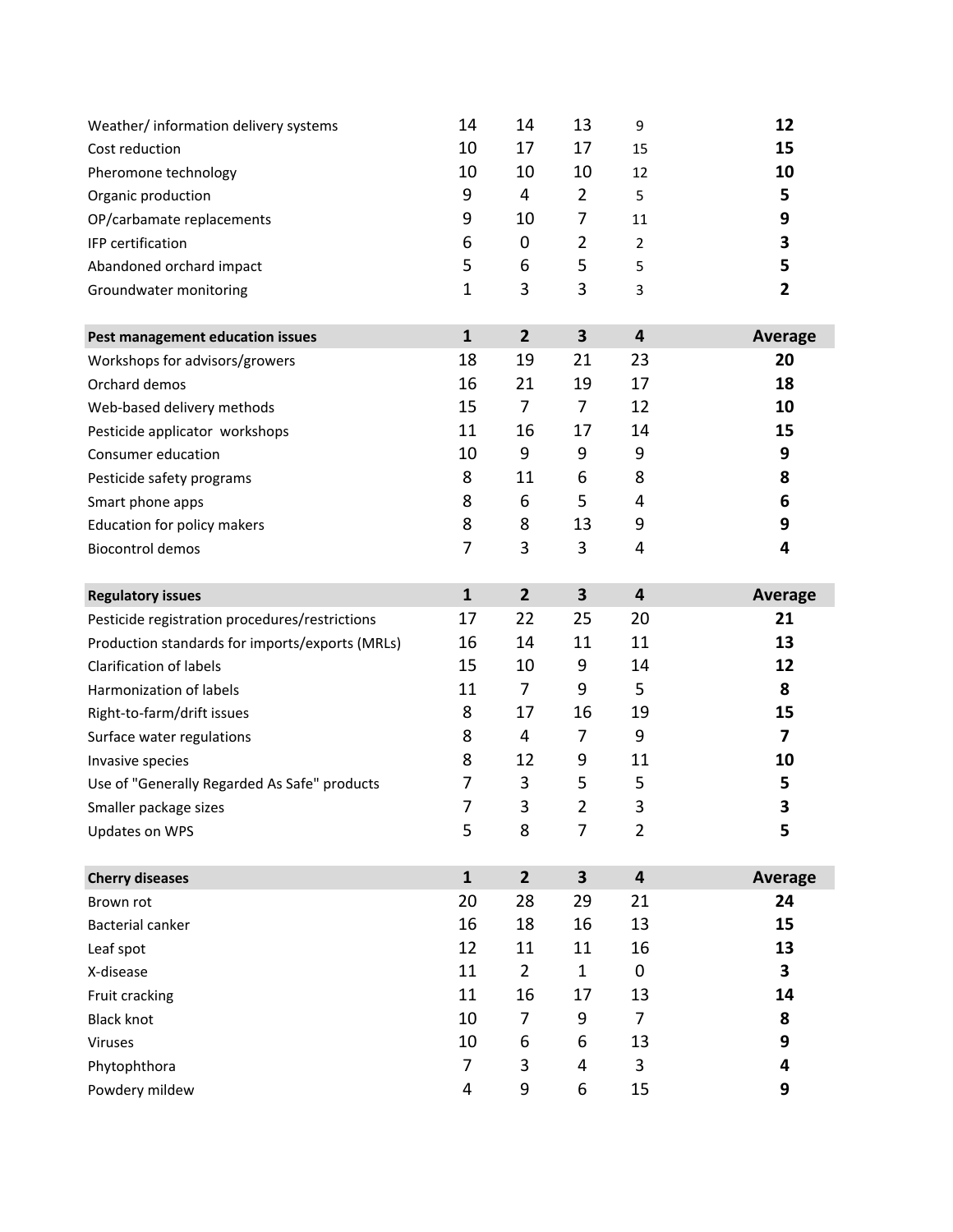| Peach indirect arthropod pests      | $\mathbf{1}$ | $\overline{2}$ | 3                       | $\overline{\mathbf{4}}$ | <b>Average</b> |
|-------------------------------------|--------------|----------------|-------------------------|-------------------------|----------------|
| Japanese beetle                     | 21           | 24             | 20                      | 17                      | 21             |
| Peach tree borers                   | 20           | 22             | 27                      | 29                      | 24             |
| Mites                               | 16           | 16             | 13                      | 20                      | 16             |
| <b>Scales</b>                       | 15           | 10             | $\overline{7}$          | $\overline{7}$          | 10             |
| American plum borer                 | 15           | 14             | 14                      | 16                      | 15             |
| Green peach aphid                   | 13           | 13             | 18                      | 11                      | 14             |
| <b>Cherry arthropod pests</b>       | $\mathbf{1}$ | $\overline{2}$ | $\overline{\mathbf{3}}$ | $\overline{\mathbf{4}}$ | <b>Average</b> |
| Spotted wing Drosophila             | 18           | 13             | 12                      | 3                       | 11             |
| Cherry fruit flies                  | 16           | 15             | 19                      | 4                       | 13             |
| Plum curculio                       | 16           | 19             | 20                      | 31                      | 21             |
| Japanese beetle                     | 13           | 17             | 13                      | 19                      | 15             |
| Brown marmorated stink bug          | 11           | 13             | 11                      | 7                       | 10             |
| American plum borer                 | 9            | 6              | $\overline{7}$          | $\overline{7}$          | 7              |
| Peachtree borers                    | 9            | 5              | 9                       | 14                      | 9              |
| aphids                              | 9            | 9              | 5                       | 10                      | 8              |
| <b>Scales</b>                       | $\mathbf{1}$ | 4              | 4                       | 6                       | 4              |
| <b>Peach diseases</b>               | $\mathbf{1}$ | $\overline{2}$ | $\overline{\mathbf{3}}$ | $\overline{\mathbf{4}}$ | <b>Average</b> |
| Brown rot                           | 20           | 24             | 30                      | 28                      | 25             |
| <b>Bacterial spot</b>               | 19           | 13             | 12                      | 20                      | 16             |
| Peach leaf curl                     | 16           | 17             | 17                      | 13                      | 16             |
| X-disease                           | 12           | 3              | 3                       | $\mathbf{1}$            | 5              |
| Peach scab                          | 10           | 7              | 5                       | 7                       | 7              |
| Perennial canker                    | 9            | 7              | 7                       | 6                       | 7              |
| Phytophthora rots                   | 7            | 6              | 6                       | 4                       | 6              |
| Plum pox                            | 4            | 15             | 12                      | 5                       | 9              |
| Powdery mildew                      | 4            | 8              | 8                       | 16                      | 9              |
| <b>Peach direct insect pests</b>    | $\mathbf{1}$ | $\overline{2}$ | $\overline{\mathbf{3}}$ | $\overline{\mathbf{4}}$ | <b>Average</b> |
| Brown marmorated & other stink bugs | 21           | 19             | 21                      | 9                       | 18             |
| Spotted wing Drosophila             | 18           | 13             | 14                      | 7                       | 13             |
| Plum curculio                       | 17           | 20             | 19                      | 31                      | 22             |
| Oriental fruit moth                 | 16           | 23             | 21                      | 19                      | 20             |
| Tarnished plant bug                 | 16           | 17             | 11                      | 12                      | 14             |
| Obliquebanded leafroller            | 9            | 9              | 13                      | 14                      | 11             |
| Western flower thrips               | 4            | $\overline{2}$ | $\mathbf{1}$            | 8                       | 4              |